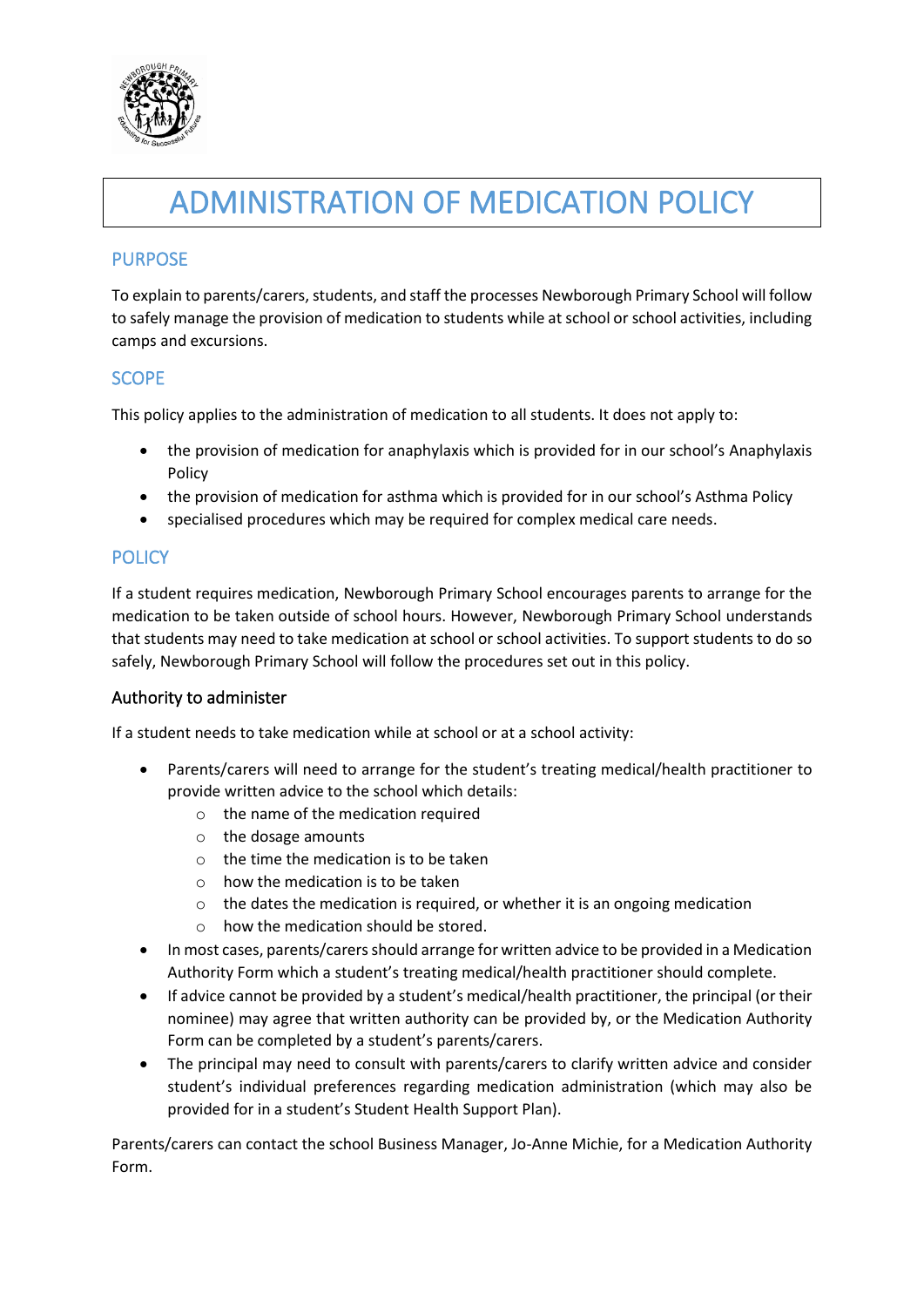

## Administering medication

Any medication brought to school by a student needs to be clearly labelled with:

- the student's name
- the dosage required
- the time the medication needs to be administered.

Parents/carers need to ensure that the medication a student has at school is within its expiry date. If school staff become aware that the medication a student has at school has expired, they will promptly contact the student's parents/carers who will need to arrange for medication within the expiry date to be provided.

If a student needs to take medication at school or a school activity, the principal (or their nominee) will ensure that:

- 1. Medication is administered to the student in accordance with the Medication Authority Form so that:
	- the student receives their correct medication
	- in the proper dose
	- via the correct method (for example, inhaled or orally)
	- at the correct time of day.
- 2. A log is kept of medicine administered to a student.
- 3. Where possible, two staff members will supervise the administration of medication.
- 4. The teacher in charge of a student at the time their medication is required:
	- is informed that the student needs to receive their medication
	- if necessary, release the student from class to obtain their medication.

#### *Self-administration*

In some cases, it may be appropriate for students to self-administer their medication. The principal may consult with parents/carers and consider advice from the student's medical/health practitioner to determine whether to allow a student to self-administer their medication.

If the principal decides to allow a student to self-administer their medication, the principal may require written acknowledgement from the student's medical/health practitioner, or the student's parents/carers that the student will self-administer their medication.

#### Storing medication

The principal (or their nominee) will put in place arrangements so that medication is stored:

- securely to minimise risk to others
- in a place only accessible by staff who are responsible for administering the medication
- away from a classroom (unless quick access is required)
- away from first aid kits
- according to packet instructions, particularly in relation to temperature.

For most students, Newborough Primary School will store student medication in the school office storeroom.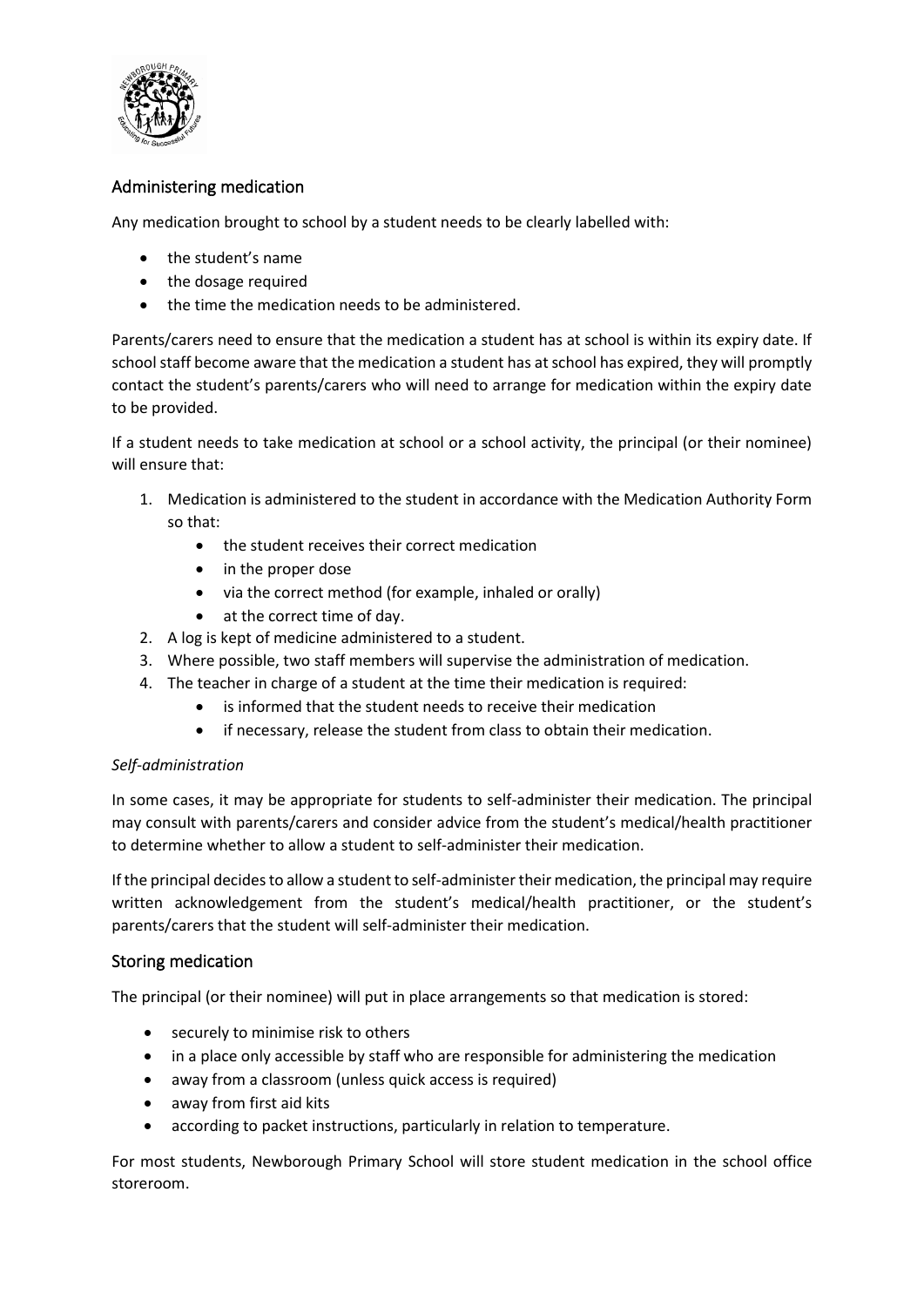

The principal may decide, in consultation with parents/carers and/or on the advice of a student's treating medical/health practitioner:

- that the student's medication should be stored securely in the student's classroom if quick access might be required
- to allow the student to carry their own medication with them, preferably in the original packaging if:
	- $\circ$  the medication does not have special storage requirements, such as refrigeration
	- o doing so does not create potentially unsafe access to the medication by other students.

#### Warning

Newborough Primary School will not:

- in accordance with Department of Education and Training policy, store or administer analgesics such as aspirin and paracetamol as a standard first aid strategy as they can mask signs and symptoms of serious illness or injury
- allow a student to take their first dose of a new medication at school in case of an allergic reaction. This should be done under the supervision of the student's parents, carers or health practitioner
- allow use of medication by anyone other than the prescribed student except in a life threatening emergency, for example if a student is having an asthma attack and their own puffer is not readily available.

#### Medication error

If a student takes medication incorrectly, staff will endeavour to:

| <b>Step</b> | <b>Action</b>                                                                             |
|-------------|-------------------------------------------------------------------------------------------|
| 1.          | If required, follow first aid procedures outlined in the student's Health Support Plan or |
|             | other medical management plan.                                                            |
| 2.          | Ring the Poisons Information Line, 13 11 26 and give details of the incident and the      |
|             | student.                                                                                  |
| 3.          | Act immediately upon their advice, such as calling Triple Zero "000" if advised to do so. |
| 4.          | Contact the student's parents/carers or emergency contact person to notify them of the    |
|             | medication error and action taken.                                                        |
| 5.          | Review medication management procedures at the school in light of the incident.           |

In the case of an emergency, school staff may call Triple Zero "000" for an ambulance at any time.

## RELATED POLICIES

- HEALTH CARE NEEDS POLICY
- FIRST AID POLICY
- ANAPHYLAXIS POLICY
- ASTHMA POLCY